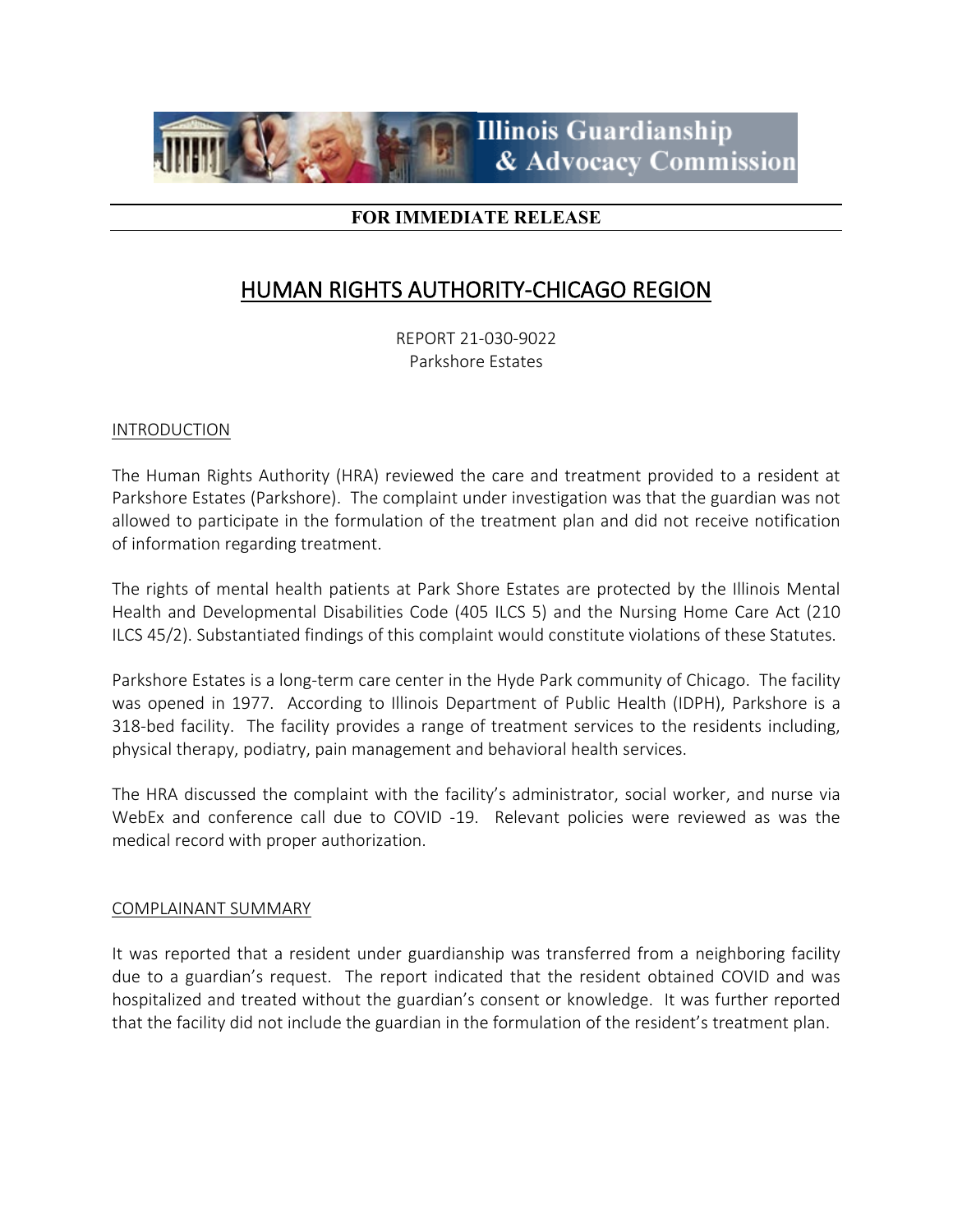## FINDINGS

### *"Parkshore" Record Review*

The facility provided a record that included a face sheet, progress notes, a care plan with treatment plan attached, lab result report, diagnosis report and a document scan transaction list. The record illustrates that the resident arrived at the facility in March of 2021 from a local hospital. However, the face sheet provided in the record lists the resident's previous address as another nursing facility.

According to the progress notes included in the record, the resident was diagnosed positive for COVID-19 on March 30, 2021. The resident was then moved to a room on the sixth floor of the facility. The notes indicate that while housed in the new room the resident received all regular care with contact precautions.

The record then details that the resident was sent out to the hospital in early April of 2021 due to erratic behavior. The notes illustrate that he had barricaded himself in his room and was "throwing water and glass out of the room at staff." The note furthers that the police were called, and the patient was sent to the nearest psychiatric hospital for monitoring. The note also indicates that the guardian was made aware of this incident.

The record does have a care plan that was initiated on March 30, 2021. The care plan appears to be completed with the resident's input only. The plan has various goals that staff assist the resident in completing. Finally, the plan is reviewed monthly with some health goals being reviewed every two weeks.

The record is absent any formal complaints or grievances filed by the resident or guardian. The record does contain in the document scan transaction list that guardianship paperwork was received by the facility on April 8, 2021. The document scan transaction record also indicates that the resident's complete medical record was received from another facility in mid-April after the guardianship paperwork was received.

#### *Site Interviews*

In response to the complaint, the HRA conducted a WebEx site visit on December 1, 2021. The HRA opened the visit asking the staff to explain the intake process for the resident. The administrator indicated that the resident came to the facility by referral from the hospital on March 29, 2021. The administrator furthered that the resident was already approved for Medicaid and consented for placement in the facility. Thus, there was no paperwork to be completed.

The HRA asked the staff to verify when the patient contracted COVID-19. The administrator stated that per the medical record the patient was positive on March 31, 2021. The HRA then asked the administrator to explain the COVID-19 policy and procedure. The administrator,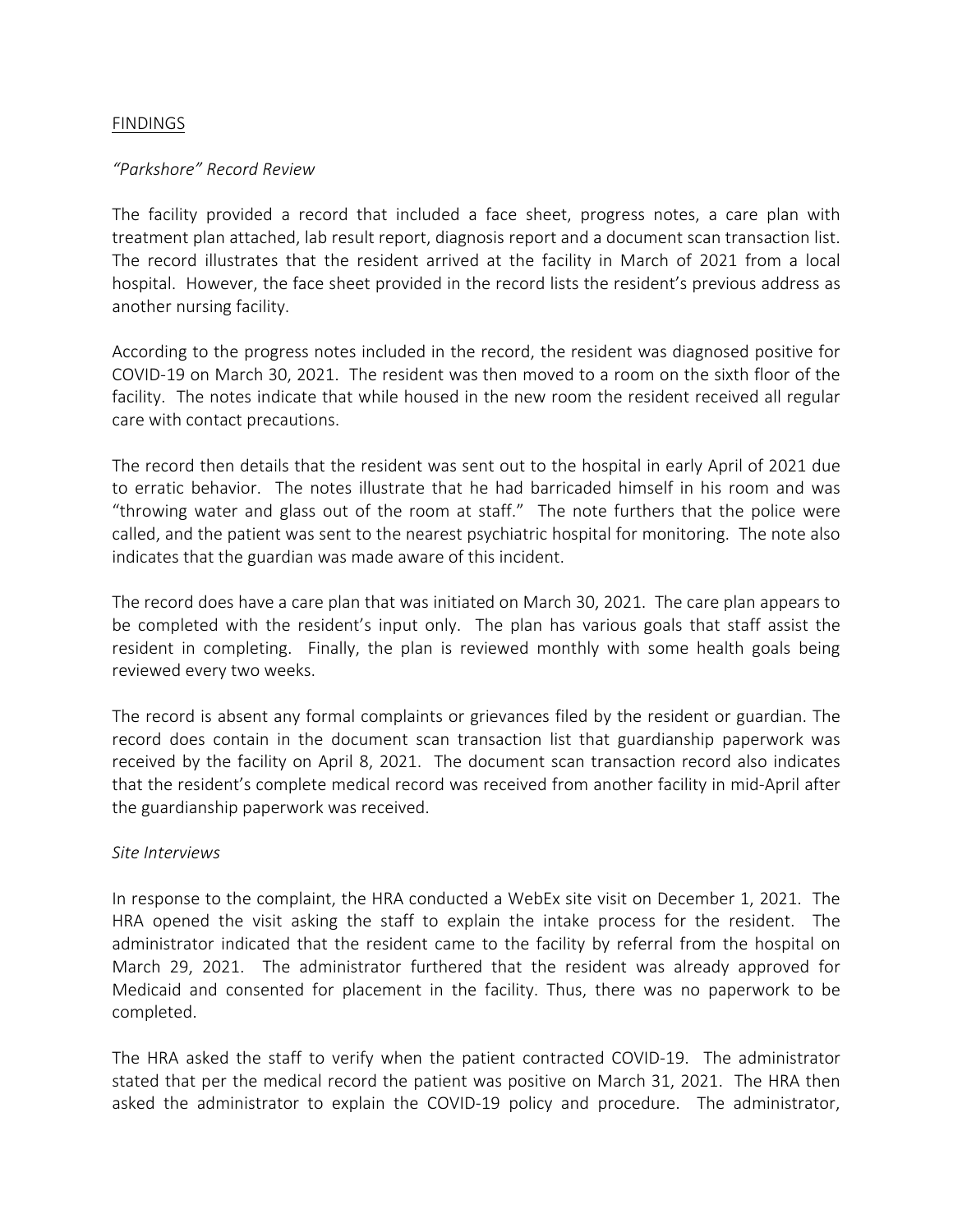stated "if a resident has a guardian, they will be notified." He furthered that in this resident's case the resident did not self-report having a guardian, so none was known.

The administrator continued to state that "when a resident is positive, they isolate the resident for 10-days or whatever the new CDC guideline is." The HRA asked the staff how residents are isolated. The administrator informed the HRA that residents are transferred to the sixth floor as this is the floor which all COVID positive residents reside temporarily. The administrator explained that this floor has about 20 rooms and typically residents are there for about 14-days.

The HRA followed up this question inquiring if guardians can participate in treatment and care planning. The staff responded that guardians could participate. The administrator then indicated that guardians are invited to care plan meetings but in this resident's case the facility was not aware of the guardian until April 8, 2021. Therefore, the guardian did not participate in the initial formulation of the care and treatment plan. Lastly, the administrator indicated that the guardian is currently engaged in the resident's treatment.

# *Policy Review*

The HRA reviewed Parkshore's "Resident's Rights" pamphlet. The document is given and explained to all new residents and guardians entering the facility. The document informs residents and guardians that they have the right to participate in their own care. The pamphlet furthers that the facility must make reasonable arrangements to meet the needs of the residents. The pamphlet also states that all health information is confidential, private, and protected.

It further educates residents on their ability to have private visits with any person of their choosing, to make and receive phone calls, to manage their own personal funds, and, it lists the grievance process with contact information for outside support agencies. Lastly the pamphlet notifies residents of their right to inspect their records. Therefore, this document meets the requirements of 405 ILCS 5/2-200, which stipulates that each recipient of services must receive an explanation of their rights orally and in writing. Furthermore, the pamphlet meets the stipulations of providing "each resident and resident's guardian or other person acting for the resident shall be given a written explanation … of all the rights …" that are protected by the Act. (210 ILCS 45/2-211)

## **CONCLUSION**

# *A guardian was not allowed to participate in the treatment plan.*

From the information reviewed, the HRA is aware that the guardian did not participate in the formulation of the treatment plan. However, the facility was not made aware of the resident's guardian until after the initial treatment plan and care plan was created. The facility provided